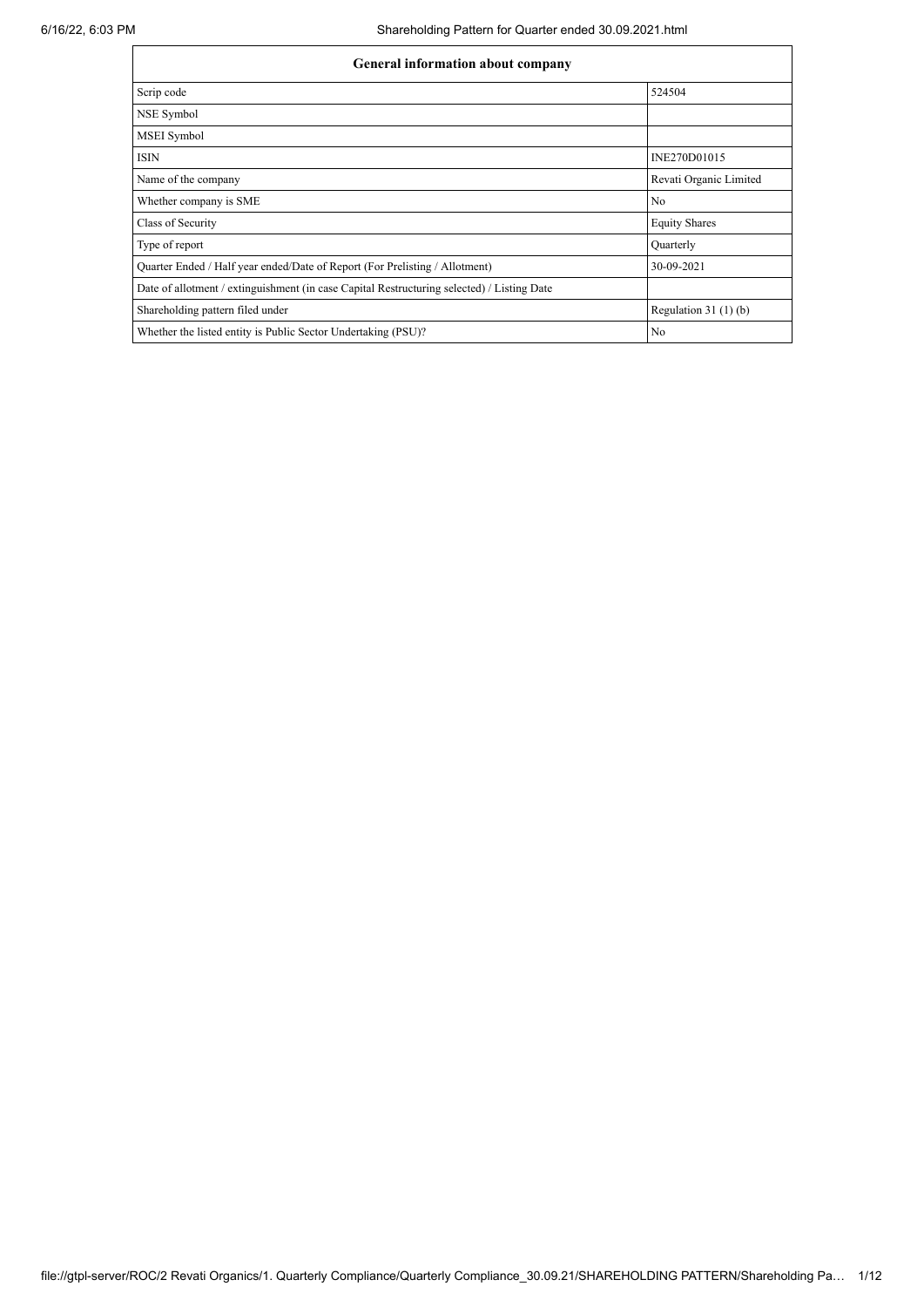|                | <b>Declaration</b>                                                                        |                |                                |                       |                             |  |  |  |  |  |  |  |  |
|----------------|-------------------------------------------------------------------------------------------|----------------|--------------------------------|-----------------------|-----------------------------|--|--|--|--|--|--|--|--|
| Sr.<br>No.     | Particular                                                                                | Yes/No         | Promoter and<br>Promoter Group | Public<br>shareholder | Non Promoter-<br>Non Public |  |  |  |  |  |  |  |  |
|                | Whether the Listed Entity has issued any partly paid up shares?                           | N <sub>o</sub> | N <sub>0</sub>                 | No                    | N <sub>o</sub>              |  |  |  |  |  |  |  |  |
| $\overline{2}$ | Whether the Listed Entity has issued any Convertible Securities<br>$\overline{?}$         | N <sub>0</sub> | N <sub>o</sub>                 | N <sub>0</sub>        | N <sub>o</sub>              |  |  |  |  |  |  |  |  |
| 3              | Whether the Listed Entity has issued any Warrants?                                        | No             | N <sub>o</sub>                 | No                    | N <sub>o</sub>              |  |  |  |  |  |  |  |  |
| $\overline{4}$ | Whether the Listed Entity has any shares against which<br>depository receipts are issued? | No             | N <sub>0</sub>                 | N <sub>0</sub>        | N <sub>0</sub>              |  |  |  |  |  |  |  |  |
| 5              | Whether the Listed Entity has any shares in locked-in?                                    | N <sub>o</sub> | N <sub>o</sub>                 | N <sub>0</sub>        | N <sub>o</sub>              |  |  |  |  |  |  |  |  |
| 6              | Whether any shares held by promoters are pledge or otherwise<br>encumbered?               | N <sub>0</sub> | N <sub>o</sub>                 |                       |                             |  |  |  |  |  |  |  |  |
| 7              | Whether company has equity shares with differential voting<br>rights?                     | N <sub>0</sub> | No                             | N <sub>0</sub>        | N <sub>o</sub>              |  |  |  |  |  |  |  |  |
| 8              | Whether the listed entity has any significant beneficial owner?                           | <b>Yes</b>     |                                |                       |                             |  |  |  |  |  |  |  |  |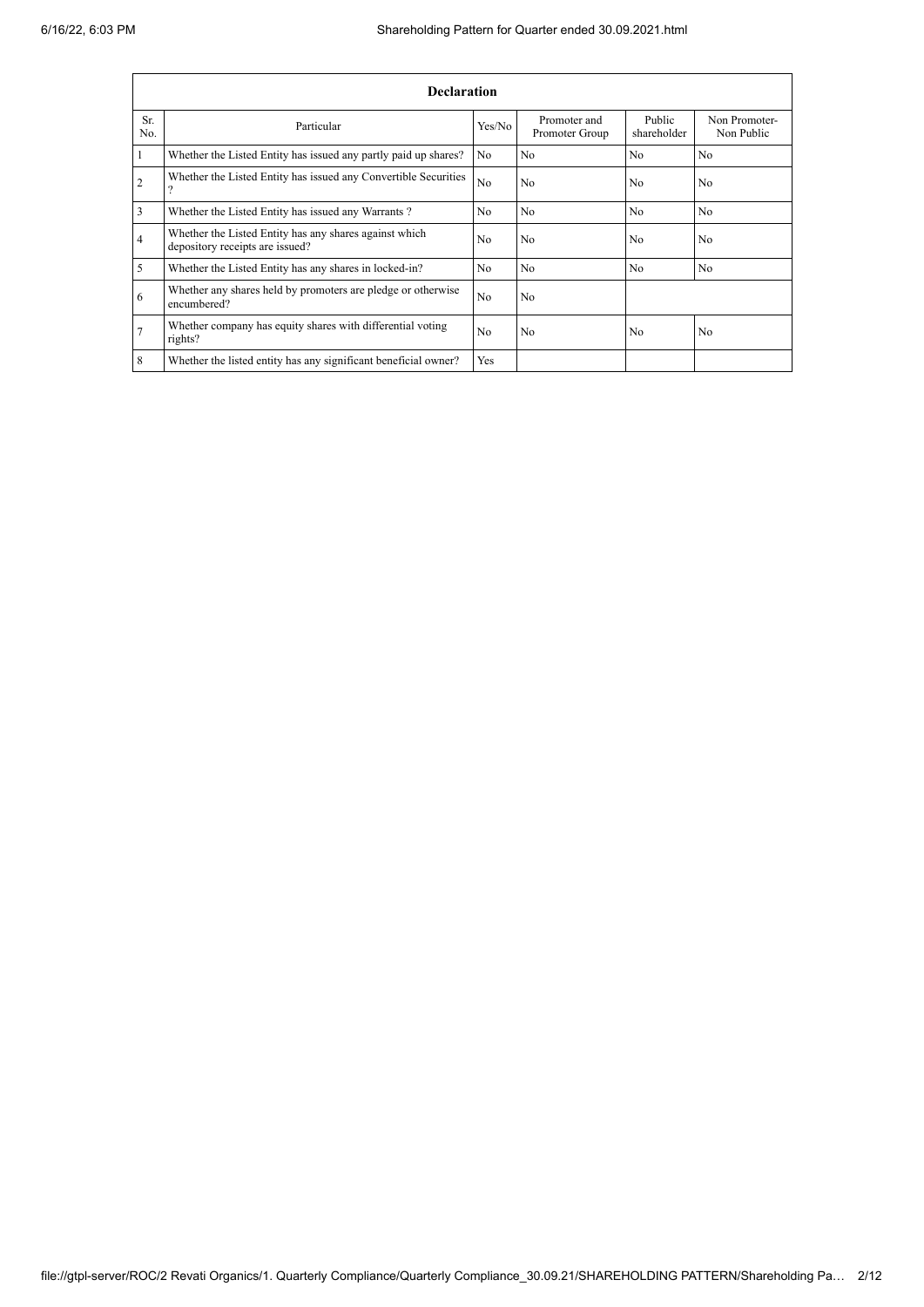r

h

|                                        | <b>Table I - Summary Statement holding of specified securities</b> |              |                       |                   |                          |                              |                                          |                                        |                          |                           |                                      |  |  |
|----------------------------------------|--------------------------------------------------------------------|--------------|-----------------------|-------------------|--------------------------|------------------------------|------------------------------------------|----------------------------------------|--------------------------|---------------------------|--------------------------------------|--|--|
|                                        | Category<br>of<br>shareholder<br>(II)                              | Nos. Of      | No. of<br>fully paid  | No. Of<br>Partly  | No. Of<br>shares         | Total nos.<br>shares         |                                          | Shareholding as a<br>% of total no. of | class of securities (IX) |                           | Number of Voting Rights held in each |  |  |
| Category<br>$\left( \mathrm{I}\right)$ |                                                                    | shareholders | up equity             | paid-up<br>equity | underlying<br>Depository | held (VII)                   | shares (calculated<br>as per SCRR, 1957) |                                        |                          | No of Voting (XIV) Rights | Total as a                           |  |  |
|                                        |                                                                    | (III)        | shares<br>held $(IV)$ | shares<br>held(V) | Receipts<br>(VI)         | $= (IV) +$<br>$(V)$ + $(VI)$ | (VIII) As a % of<br>$(A+B+C2)$           | Class<br>eg: X                         | Class<br>eg:y            | Total                     | $%$ of<br>$(A+B+C)$                  |  |  |
| (A)                                    | Promoter<br>&<br>Promoter<br>Group                                 | 8            | 1009400               |                   |                          | 1009400                      | 33.65                                    | 1009400                                |                          | 1009400                   | 33.94                                |  |  |
| (B)                                    | Public                                                             | 4627         | 1990600               |                   |                          | 1990600                      | 66.35                                    | 1964700                                |                          | 1964700                   | 66.06                                |  |  |
| (C)                                    | Non<br>Promoter-<br>Non Public                                     |              |                       |                   |                          |                              |                                          |                                        |                          |                           |                                      |  |  |
| (C1)                                   | <b>Shares</b><br>underlying<br><b>DRs</b>                          |              |                       |                   |                          |                              |                                          |                                        |                          |                           |                                      |  |  |
| (C2)                                   | Shares held<br>by<br>Employee<br>Trusts                            |              |                       |                   |                          |                              |                                          |                                        |                          |                           |                                      |  |  |
|                                        | Total                                                              | 4635         | 3000000               |                   |                          | 3000000                      | 100                                      | 2974100                                |                          | 2974100                   | 100                                  |  |  |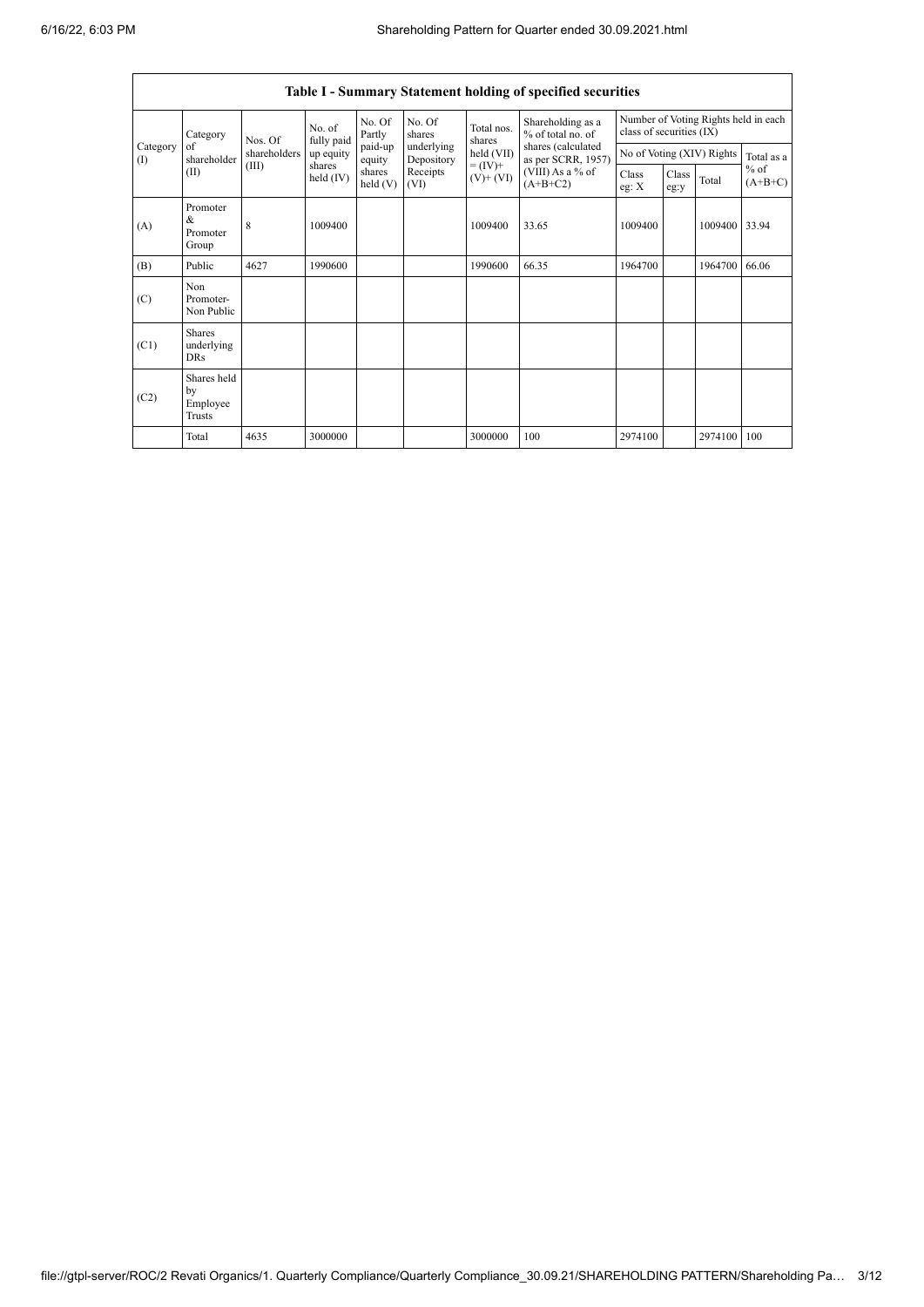|                 |                                           |                                               |                                           |                                                                                                               | Table I - Summary Statement holding of specified securities                                |                                        |                                                  |                                                                        |                                                  |                                       |
|-----------------|-------------------------------------------|-----------------------------------------------|-------------------------------------------|---------------------------------------------------------------------------------------------------------------|--------------------------------------------------------------------------------------------|----------------------------------------|--------------------------------------------------|------------------------------------------------------------------------|--------------------------------------------------|---------------------------------------|
| Category<br>(I) | Category<br>of                            | No. Of<br>Shares<br>Underlying<br>Outstanding | No. of<br>Shares<br>Underlying            | No. Of Shares<br>Underlying<br>Outstanding<br>convertible<br>securities and<br>No. Of<br>Warrants (Xi)<br>(a) | Shareholding, as a %<br>assuming full<br>conversion of<br>convertible securities (         | Number of<br>Locked in<br>shares (XII) |                                                  | Number of<br>Shares<br>pledged or<br>otherwise<br>encumbered<br>(XIII) |                                                  | Number of<br>equity shares<br>held in |
|                 | shareholder<br>(II)                       | convertible<br>securities<br>(X)              | Outstanding<br><b>Warrants</b><br>$(X_i)$ |                                                                                                               | as a percentage of<br>diluted share capital)<br>$(XI) = (VII)+(X) As a %$<br>of $(A+B+C2)$ | No.<br>(a)                             | As a<br>$%$ of<br>total<br>Shares<br>held<br>(b) | No.<br>(a)                                                             | As a<br>$%$ of<br>total<br>Shares<br>held<br>(b) | dematerialized<br>form $(XIV)$        |
| (A)             | Promoter<br>$\&$<br>Promoter<br>Group     |                                               |                                           |                                                                                                               | 33.65                                                                                      |                                        |                                                  |                                                                        |                                                  | $\boldsymbol{0}$                      |
| (B)             | Public                                    |                                               |                                           |                                                                                                               | 66.35                                                                                      |                                        |                                                  |                                                                        |                                                  | 7900                                  |
| (C)             | Non<br>Promoter-<br>Non Public            |                                               |                                           |                                                                                                               |                                                                                            |                                        |                                                  |                                                                        |                                                  |                                       |
| (C1)            | <b>Shares</b><br>underlying<br><b>DRs</b> |                                               |                                           |                                                                                                               |                                                                                            |                                        |                                                  |                                                                        |                                                  |                                       |
| (C2)            | Shares held<br>by<br>Employee<br>Trusts   |                                               |                                           |                                                                                                               |                                                                                            |                                        |                                                  |                                                                        |                                                  |                                       |
|                 | Total                                     |                                               |                                           |                                                                                                               | 100                                                                                        |                                        |                                                  |                                                                        |                                                  | 7900                                  |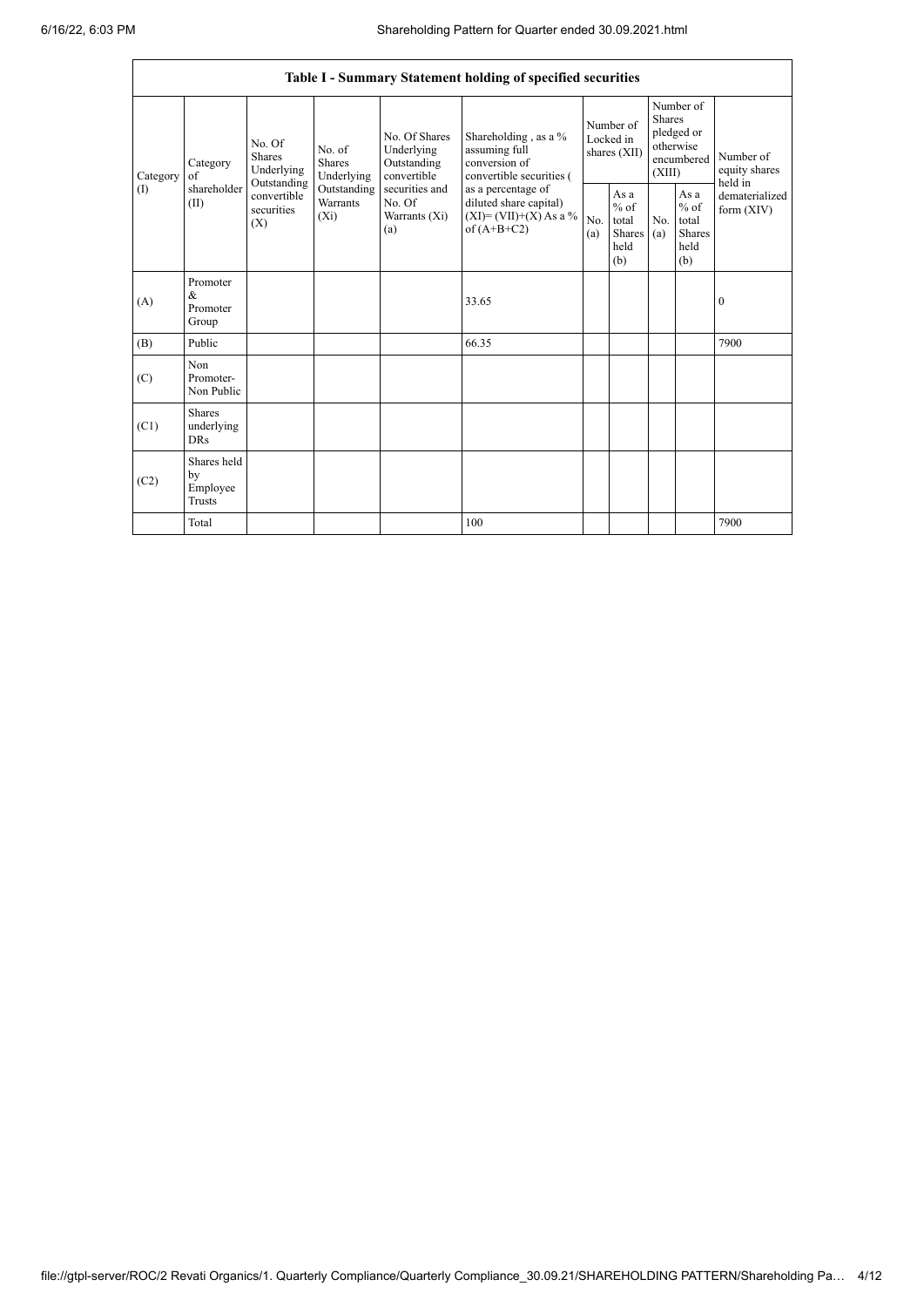|                                                                                             | Table II - Statement showing shareholding pattern of the Promoter and Promoter Group                                |                         |                            |                                 |                                    |                             |                                                                                         |                               |               |                                 |                           |
|---------------------------------------------------------------------------------------------|---------------------------------------------------------------------------------------------------------------------|-------------------------|----------------------------|---------------------------------|------------------------------------|-----------------------------|-----------------------------------------------------------------------------------------|-------------------------------|---------------|---------------------------------|---------------------------|
|                                                                                             |                                                                                                                     |                         | No. of                     | No.<br>Of                       | No. Of                             | Total<br>nos.               | Shareholding<br>as a % of total                                                         | each class of securities (IX) |               | Number of Voting Rights held in |                           |
| Sr.                                                                                         | Category & Name<br>of the                                                                                           | Nos. Of<br>shareholders | fully<br>paid up<br>equity | Partly<br>paid-<br>up           | shares<br>underlying<br>Depository | shares<br>held<br>$(VII) =$ | no. of shares<br>(calculated as<br>per SCRR,<br>1957) (VIII)<br>As a % of<br>$(A+B+C2)$ | No of Voting (XIV) Rights     |               |                                 | Total<br>as a %<br>of     |
|                                                                                             | Shareholders (I)                                                                                                    | (III)                   | shares<br>held $(IV)$      | equity<br>shares<br>held<br>(V) | Receipts<br>(VI)                   | $(IV)+$<br>$(V)$ +<br>(VI)  |                                                                                         | Class eg:<br>X                | Class<br>eg:y | Total                           | Total<br>Voting<br>rights |
| A                                                                                           | Table II - Statement showing shareholding pattern of the Promoter and Promoter Group                                |                         |                            |                                 |                                    |                             |                                                                                         |                               |               |                                 |                           |
| (1)                                                                                         | Indian                                                                                                              |                         |                            |                                 |                                    |                             |                                                                                         |                               |               |                                 |                           |
| (a)                                                                                         | Individuals/Hindu<br>undivided Family                                                                               | $\overline{4}$          | 75090                      |                                 |                                    | 75090                       | 2.5                                                                                     | 75090                         |               | 75090                           | 2.52                      |
| (d)                                                                                         | Any Other<br>(specify)                                                                                              | 4                       | 934310                     |                                 |                                    | 934310                      | 31.14                                                                                   | 934310                        |               | 934310                          | 31.41                     |
| Sub-Total (A)<br>(1)                                                                        |                                                                                                                     | 8                       | 1009400                    |                                 |                                    | 1009400                     | 33.65                                                                                   | 1009400                       |               | 1009400                         | 33.94                     |
| (2)                                                                                         | Foreign                                                                                                             |                         |                            |                                 |                                    |                             |                                                                                         |                               |               |                                 |                           |
| Total<br>Shareholding<br>of Promoter<br>and Promoter<br>Group $(A)=$<br>$(A)(1)+(A)$<br>(2) |                                                                                                                     | 8                       | 1009400                    |                                 |                                    | 1009400                     | 33.65                                                                                   | 1009400                       |               | 1009400                         | 33.94                     |
| B                                                                                           | Table III - Statement showing shareholding pattern of the Public shareholder                                        |                         |                            |                                 |                                    |                             |                                                                                         |                               |               |                                 |                           |
| (1)                                                                                         | Institutions                                                                                                        |                         |                            |                                 |                                    |                             |                                                                                         |                               |               |                                 |                           |
| (3)                                                                                         | Non-institutions                                                                                                    |                         |                            |                                 |                                    |                             |                                                                                         |                               |               |                                 |                           |
| (a(i))                                                                                      | Individuals -<br>i.Individual<br>shareholders<br>holding nominal<br>share capital up to<br>Rs. 2 lakhs.             | 4590                    | 1736600                    |                                 |                                    | 1736600                     | 57.89                                                                                   | 1736600                       |               | 1736600                         | 58.39                     |
| (a(ii))                                                                                     | Individuals - ii.<br>Individual<br>shareholders<br>holding nominal<br>share capital in<br>excess of Rs. 2<br>lakhs. | 3                       | 228100                     |                                 |                                    | 228100                      | 7.6                                                                                     | 228100                        |               | 228100                          | 7.67                      |
| (e)                                                                                         | Any Other<br>(specify)                                                                                              | 34                      | 25900                      |                                 |                                    | 25900                       | 0.86                                                                                    | $\boldsymbol{0}$              |               | $\overline{0}$                  | $\boldsymbol{0}$          |
| Sub-Total (B)<br>(3)                                                                        |                                                                                                                     | 4627                    | 1990600                    |                                 |                                    | 1990600 66.35               |                                                                                         | 1964700                       |               | 1964700 66.06                   |                           |
| <b>Total Public</b><br>Shareholding<br>$(B)=(B)(1)+$<br>$(B)(2)+(B)(3)$                     |                                                                                                                     | 4627                    | 1990600                    |                                 |                                    | 1990600                     | 66.35                                                                                   | 1964700                       |               | 1964700                         | 66.06                     |
| ${\bf C}$                                                                                   | Table IV - Statement showing shareholding pattern of the Non Promoter- Non Public shareholder                       |                         |                            |                                 |                                    |                             |                                                                                         |                               |               |                                 |                           |
| Total (<br>$A+B+C2$ )                                                                       |                                                                                                                     | 4635                    | 3000000                    |                                 |                                    | 3000000                     | 100                                                                                     | 2974100                       |               | 2974100                         | 100                       |
| Total<br>$(A+B+C)$                                                                          |                                                                                                                     | 4635                    | 3000000                    |                                 |                                    | 3000000                     | 100                                                                                     | 2974100                       |               | 2974100                         | 100                       |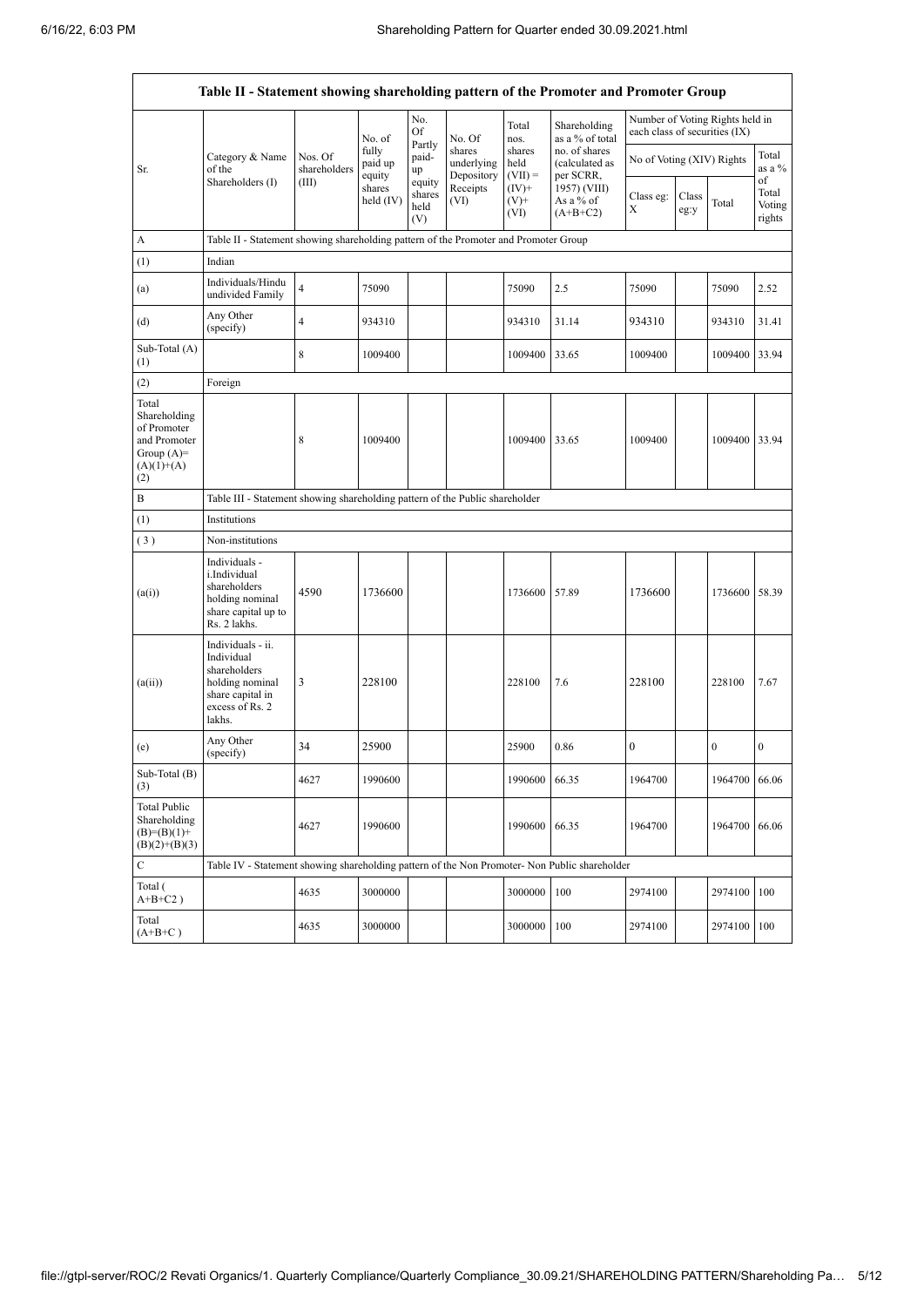|                                                                                         | Table II - Statement showing shareholding pattern of the Promoter and Promoter Group |                                                                                       |                                                           |                                                                                               |            |                                                  |              |                                                                        |                                       |  |  |  |  |  |
|-----------------------------------------------------------------------------------------|--------------------------------------------------------------------------------------|---------------------------------------------------------------------------------------|-----------------------------------------------------------|-----------------------------------------------------------------------------------------------|------------|--------------------------------------------------|--------------|------------------------------------------------------------------------|---------------------------------------|--|--|--|--|--|
|                                                                                         | No. Of<br><b>Shares</b><br>Underlying                                                | No. of<br><b>Shares</b><br>Underlying                                                 | No. Of Shares<br>Underlying<br>Outstanding<br>convertible | Shareholding, as a %<br>assuming full conversion of<br>convertible securities (as a           |            | Number of<br>Locked in<br>shares (XII)           |              | Number of<br>Shares<br>pledged or<br>otherwise<br>encumbered<br>(XIII) | Number of<br>equity shares<br>held in |  |  |  |  |  |
| Sr.                                                                                     | Outstanding<br>convertible<br>securities<br>(X)                                      | Outstanding<br>securities and<br>Warrants<br>No. Of Warrants<br>$(X_i)$<br>$(Xi)$ (a) |                                                           | percentage of diluted share<br>capital) $(XI) = (VII)+(X) As$<br>a % of $(A+B+C2)$            | No.<br>(a) | As a<br>$%$ of<br>total<br>Shares<br>held<br>(b) | No.<br>(a)   | As a<br>$%$ of<br>total<br>Shares<br>held<br>(b)                       | dematerialized<br>form (XIV)          |  |  |  |  |  |
| A                                                                                       |                                                                                      |                                                                                       |                                                           | Table II - Statement showing shareholding pattern of the Promoter and Promoter Group          |            |                                                  |              |                                                                        |                                       |  |  |  |  |  |
| (1)                                                                                     | Indian                                                                               |                                                                                       |                                                           |                                                                                               |            |                                                  |              |                                                                        |                                       |  |  |  |  |  |
| (a)                                                                                     |                                                                                      |                                                                                       |                                                           | 2.5                                                                                           |            |                                                  |              |                                                                        | $\boldsymbol{0}$                      |  |  |  |  |  |
| (d)                                                                                     |                                                                                      |                                                                                       |                                                           | 31.14                                                                                         |            |                                                  |              |                                                                        | $\boldsymbol{0}$                      |  |  |  |  |  |
| Sub-Total (A)<br>(1)                                                                    |                                                                                      |                                                                                       | 33.65                                                     |                                                                                               |            |                                                  | $\mathbf{0}$ |                                                                        |                                       |  |  |  |  |  |
| (2)                                                                                     | Foreign                                                                              |                                                                                       |                                                           |                                                                                               |            |                                                  |              |                                                                        |                                       |  |  |  |  |  |
| Total<br>Shareholding<br>of Promoter<br>and Promoter<br>Group $(A)=$<br>$(A)(1)+(A)(2)$ |                                                                                      |                                                                                       | 33.65                                                     |                                                                                               |            |                                                  |              | $\boldsymbol{0}$                                                       |                                       |  |  |  |  |  |
| $\, {\bf B}$                                                                            |                                                                                      |                                                                                       |                                                           | Table III - Statement showing shareholding pattern of the Public shareholder                  |            |                                                  |              |                                                                        |                                       |  |  |  |  |  |
| (1)                                                                                     | Institutions                                                                         |                                                                                       |                                                           |                                                                                               |            |                                                  |              |                                                                        |                                       |  |  |  |  |  |
| (3)                                                                                     | Non-institutions                                                                     |                                                                                       |                                                           |                                                                                               |            |                                                  |              |                                                                        |                                       |  |  |  |  |  |
| (a(i))                                                                                  |                                                                                      |                                                                                       |                                                           | 57.89                                                                                         |            |                                                  |              |                                                                        | 7900                                  |  |  |  |  |  |
| (a(ii))                                                                                 |                                                                                      |                                                                                       |                                                           | 7.6                                                                                           |            |                                                  |              |                                                                        | $\overline{0}$                        |  |  |  |  |  |
| (e)                                                                                     |                                                                                      |                                                                                       |                                                           | 0.86                                                                                          |            |                                                  |              |                                                                        | $\mathbf{0}$                          |  |  |  |  |  |
| Sub-Total (B)<br>(3)                                                                    |                                                                                      |                                                                                       |                                                           | 66.35                                                                                         |            |                                                  |              |                                                                        | 7900                                  |  |  |  |  |  |
| <b>Total Public</b><br>Shareholding<br>$(B)=(B)(1)+$<br>$(B)(2)+(B)(3)$                 |                                                                                      |                                                                                       | 66.35                                                     |                                                                                               |            |                                                  |              | 7900                                                                   |                                       |  |  |  |  |  |
| $\mathbf C$                                                                             |                                                                                      |                                                                                       |                                                           | Table IV - Statement showing shareholding pattern of the Non Promoter- Non Public shareholder |            |                                                  |              |                                                                        |                                       |  |  |  |  |  |
| Total (<br>$A+B+C2$ )                                                                   |                                                                                      |                                                                                       |                                                           | 100                                                                                           |            |                                                  |              |                                                                        | 7900                                  |  |  |  |  |  |
| Total (A+B+C<br>$\mathcal{E}$                                                           |                                                                                      |                                                                                       |                                                           | 100                                                                                           |            |                                                  |              |                                                                        | 7900                                  |  |  |  |  |  |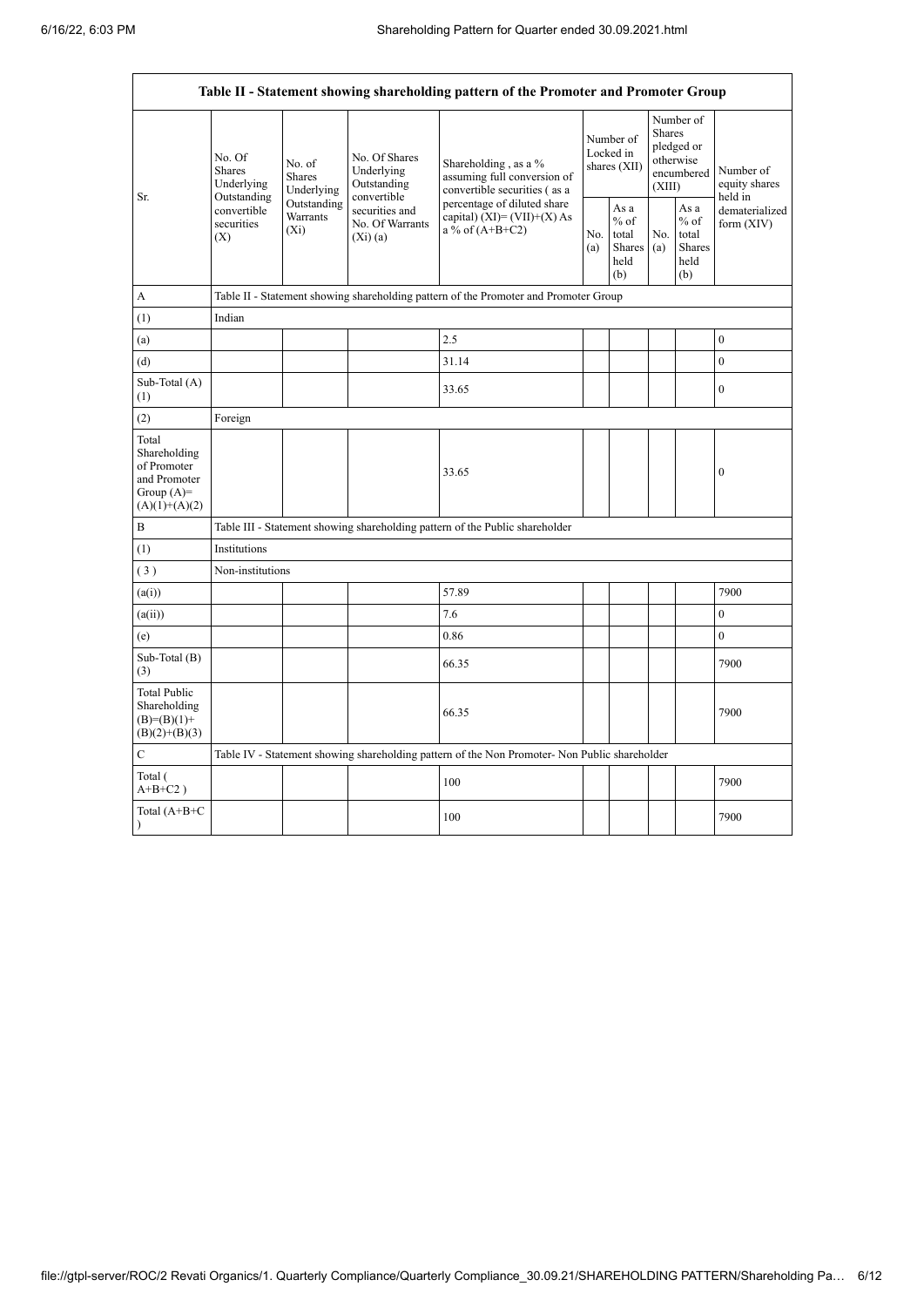|                                                                                                                                                                                            | Individuals/Hindu undivided Family                            |                |                  |                          |                       |  |  |  |  |  |  |  |  |
|--------------------------------------------------------------------------------------------------------------------------------------------------------------------------------------------|---------------------------------------------------------------|----------------|------------------|--------------------------|-----------------------|--|--|--|--|--|--|--|--|
| Searial No.                                                                                                                                                                                | $\mathbf{1}$                                                  | $\overline{c}$ | 3                | $\overline{\mathcal{A}}$ |                       |  |  |  |  |  |  |  |  |
| Name of the<br>Shareholders (I)                                                                                                                                                            | Girish Shah                                                   | Manish Shah    | Heena Shah       | Shilpa Shah              | Click here to go back |  |  |  |  |  |  |  |  |
| PAN $(II)$                                                                                                                                                                                 | ABBPS2403B                                                    | AAFPS3198F     | AMYPS2378D       | BAEPS7243A               | Total                 |  |  |  |  |  |  |  |  |
| No. of fully paid<br>up equity shares<br>held (IV)                                                                                                                                         | 24080                                                         | 9010           | 5000             | 37000                    | 75090                 |  |  |  |  |  |  |  |  |
| No. Of Partly paid-<br>up equity shares<br>held $(V)$                                                                                                                                      |                                                               |                |                  |                          |                       |  |  |  |  |  |  |  |  |
| No. Of shares<br>underlying<br>Depository<br>Receipts (VI)                                                                                                                                 |                                                               |                |                  |                          |                       |  |  |  |  |  |  |  |  |
| Total nos. shares<br>held $(VII) = (IV) +$<br>$(V)$ + $(VI)$                                                                                                                               | 24080                                                         | 9010           | 5000             | 37000                    | 75090                 |  |  |  |  |  |  |  |  |
| Shareholding as a<br>% of total no. of<br>shares (calculated<br>as per SCRR,<br>1957) (VIII) As a<br>% of $(A+B+C2)$                                                                       | 0.8                                                           | 0.3            | 0.17             | 1.23                     | 2.5                   |  |  |  |  |  |  |  |  |
|                                                                                                                                                                                            | Number of Voting Rights held in each class of securities (IX) |                |                  |                          |                       |  |  |  |  |  |  |  |  |
| Class eg: $X$                                                                                                                                                                              | 24080                                                         | 9010           | 5000             | 37000                    | 75090                 |  |  |  |  |  |  |  |  |
| Class eg:y                                                                                                                                                                                 |                                                               |                |                  |                          |                       |  |  |  |  |  |  |  |  |
| Total                                                                                                                                                                                      | 24080                                                         | 9010           | 5000             | 37000                    | 75090                 |  |  |  |  |  |  |  |  |
| Total as a % of<br>Total Voting rights                                                                                                                                                     | 0.81                                                          | 0.3            | 0.17             | 1.24                     | 2.52                  |  |  |  |  |  |  |  |  |
| No. Of Shares<br>Underlying<br>Outstanding<br>convertible<br>securities (X)                                                                                                                |                                                               |                |                  |                          |                       |  |  |  |  |  |  |  |  |
| No. of Shares<br>Underlying<br>Outstanding<br>Warrants (Xi)                                                                                                                                |                                                               |                |                  |                          |                       |  |  |  |  |  |  |  |  |
| No. Of Shares<br>Underlying<br>Outstanding<br>convertible<br>securities and No.<br>Of Warrants (Xi)<br>(a)                                                                                 |                                                               |                |                  |                          |                       |  |  |  |  |  |  |  |  |
| Shareholding, as a<br>% assuming full<br>conversion of<br>convertible<br>securities (as a<br>percentage of<br>diluted share<br>capital) $(XI)=$<br>$(VII)+(Xi)(a)$ As a<br>% of $(A+B+C2)$ | 0.8                                                           | 0.3            | 0.17             | 1.23                     | 2.5                   |  |  |  |  |  |  |  |  |
| Number of Locked in shares (XII)                                                                                                                                                           |                                                               |                |                  |                          |                       |  |  |  |  |  |  |  |  |
| No. (a)                                                                                                                                                                                    |                                                               |                |                  |                          |                       |  |  |  |  |  |  |  |  |
| As a % of total<br>Shares held (b)                                                                                                                                                         |                                                               |                |                  |                          |                       |  |  |  |  |  |  |  |  |
|                                                                                                                                                                                            | Number of Shares pledged or otherwise encumbered (XIII)       |                |                  |                          |                       |  |  |  |  |  |  |  |  |
| No. (a)                                                                                                                                                                                    |                                                               |                |                  |                          |                       |  |  |  |  |  |  |  |  |
| As a % of total<br>Shares held (b)                                                                                                                                                         |                                                               |                |                  |                          |                       |  |  |  |  |  |  |  |  |
| Number of equity<br>shares held in<br>dematerialized<br>form $(XIV)$                                                                                                                       | $\boldsymbol{0}$                                              | 0              | $\boldsymbol{0}$ | 0                        | $\boldsymbol{0}$      |  |  |  |  |  |  |  |  |
| Reason for not providing PAN                                                                                                                                                               |                                                               |                |                  |                          |                       |  |  |  |  |  |  |  |  |
| Reason for not<br>providing PAN                                                                                                                                                            |                                                               |                |                  |                          |                       |  |  |  |  |  |  |  |  |
| Shareholder type                                                                                                                                                                           | Promoter                                                      | Promoter       | Promoter         | Promoter                 |                       |  |  |  |  |  |  |  |  |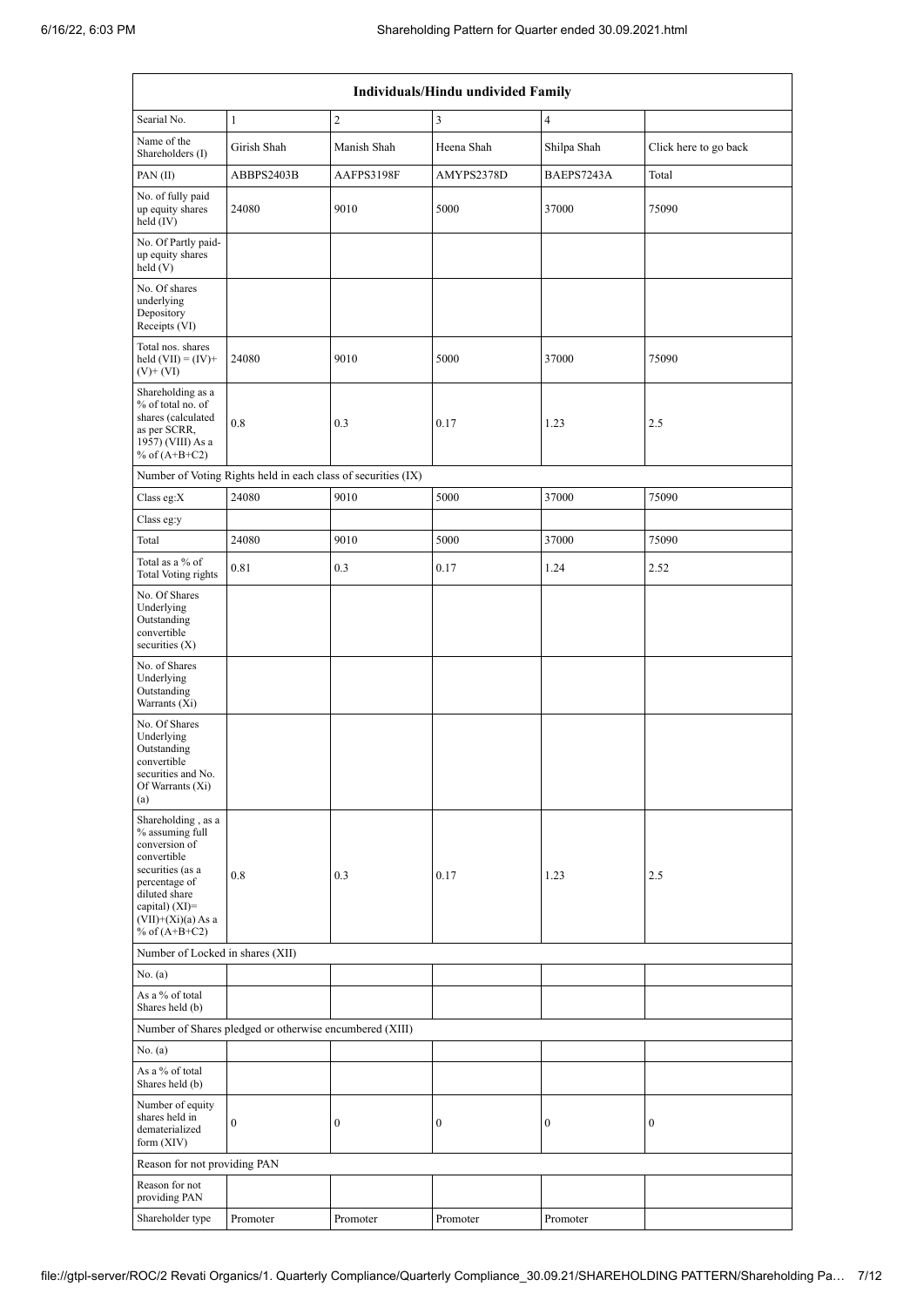ł

T

| Any Other (specify)                                                                                                                                                                    |                                                               |                               |                                      |                                    |                          |  |  |  |  |  |  |  |
|----------------------------------------------------------------------------------------------------------------------------------------------------------------------------------------|---------------------------------------------------------------|-------------------------------|--------------------------------------|------------------------------------|--------------------------|--|--|--|--|--|--|--|
| Searial No.                                                                                                                                                                            | $\mathbf{1}$                                                  | $\overline{c}$                | $\mathfrak{Z}$                       | $\overline{4}$                     |                          |  |  |  |  |  |  |  |
| Category                                                                                                                                                                               | <b>Bodies Corporate</b>                                       | <b>Bodies Corporate</b>       | <b>Bodies Corporate</b>              | <b>Bodies Corporate</b>            | Click here to go<br>back |  |  |  |  |  |  |  |
| Name of the<br>Shareholders (I)                                                                                                                                                        | <b>Fasttrack Trade Finvest</b><br>Limited                     | Jonquil Cinevision<br>Limited | Revati Cinevision Private<br>Limited | Solitaire Entertainment<br>Limited |                          |  |  |  |  |  |  |  |
| PAN(II)                                                                                                                                                                                | AAACF5072E                                                    | AAACJ8908K                    | AAACR2549A                           | AADCS9759G                         | Total                    |  |  |  |  |  |  |  |
| No. of the<br>Shareholders (I)                                                                                                                                                         | $\mathbf{1}$                                                  | 1                             | $\mathbf{1}$                         | 1                                  | $\overline{\mathbf{4}}$  |  |  |  |  |  |  |  |
| No. of fully paid<br>up equity shares<br>held (IV)                                                                                                                                     | 75000                                                         | 1800                          | 179400                               | 678110                             | 934310                   |  |  |  |  |  |  |  |
| No. Of Partly paid-<br>up equity shares<br>held (V)                                                                                                                                    |                                                               |                               |                                      |                                    |                          |  |  |  |  |  |  |  |
| No. Of shares<br>underlying<br>Depository<br>Receipts (VI)                                                                                                                             |                                                               |                               |                                      |                                    |                          |  |  |  |  |  |  |  |
| Total nos. shares<br>held $(VII) = (IV) +$<br>$(V)$ + $(VI)$                                                                                                                           | 75000                                                         | 1800                          | 179400                               | 678110                             | 934310                   |  |  |  |  |  |  |  |
| Shareholding as a<br>% of total no. of<br>shares (calculated<br>as per SCRR,<br>$1957$ ) (VIII) As a<br>% of $(A+B+C2)$                                                                | 2.5                                                           | 0.06                          | 5.98                                 | 22.6                               | 31.14                    |  |  |  |  |  |  |  |
|                                                                                                                                                                                        | Number of Voting Rights held in each class of securities (IX) |                               |                                      |                                    |                          |  |  |  |  |  |  |  |
| Class eg: X                                                                                                                                                                            | 75000                                                         | 1800                          | 179400                               | 678110                             | 934310                   |  |  |  |  |  |  |  |
| Class eg:y                                                                                                                                                                             |                                                               |                               |                                      |                                    |                          |  |  |  |  |  |  |  |
| Total                                                                                                                                                                                  | 75000                                                         | 1800                          | 179400                               | 678110                             | 934310                   |  |  |  |  |  |  |  |
| Total as a % of<br>Total Voting rights                                                                                                                                                 | 2.52                                                          | 0.06                          | 6.03                                 | 22.8                               | 31.41                    |  |  |  |  |  |  |  |
| No. Of Shares<br>Underlying<br>Outstanding<br>convertible<br>securities $(X)$                                                                                                          |                                                               |                               |                                      |                                    |                          |  |  |  |  |  |  |  |
| No. of Shares<br>Underlying<br>Outstanding<br>Warrants (Xi)                                                                                                                            |                                                               |                               |                                      |                                    |                          |  |  |  |  |  |  |  |
| No. Of Shares<br>Underlying<br>Outstanding<br>convertible<br>securities and No.<br>Of Warrants (Xi)<br>(a)                                                                             |                                                               |                               |                                      |                                    |                          |  |  |  |  |  |  |  |
| Shareholding, as a<br>% assuming full<br>conversion of<br>convertible<br>securities (as a<br>percentage of<br>diluted share<br>capital) $(XI)=$<br>$(VII)+(X)$ As a %<br>of $(A+B+C2)$ | 2.5                                                           | 0.06                          | 5.98                                 | 22.6                               | 31.14                    |  |  |  |  |  |  |  |
| Number of Locked in shares (XII)                                                                                                                                                       |                                                               |                               |                                      |                                    |                          |  |  |  |  |  |  |  |
| No. (a)                                                                                                                                                                                |                                                               |                               |                                      |                                    |                          |  |  |  |  |  |  |  |
| As a % of total<br>Shares held (b)                                                                                                                                                     |                                                               |                               |                                      |                                    |                          |  |  |  |  |  |  |  |
|                                                                                                                                                                                        | Number of Shares pledged or otherwise encumbered (XIII)       |                               |                                      |                                    |                          |  |  |  |  |  |  |  |
| No. (a)                                                                                                                                                                                |                                                               |                               |                                      |                                    |                          |  |  |  |  |  |  |  |
| As a % of total<br>Shares held (b)                                                                                                                                                     |                                                               |                               |                                      |                                    |                          |  |  |  |  |  |  |  |
| Number of equity<br>shares held in<br>dematerialized<br>form $(XIV)$<br>Reason for not providing PAN                                                                                   | $\boldsymbol{0}$                                              | $\boldsymbol{0}$              | $\boldsymbol{0}$                     | $\boldsymbol{0}$                   | $\boldsymbol{0}$         |  |  |  |  |  |  |  |

 $\overline{\phantom{a}}$ 

Τ

Τ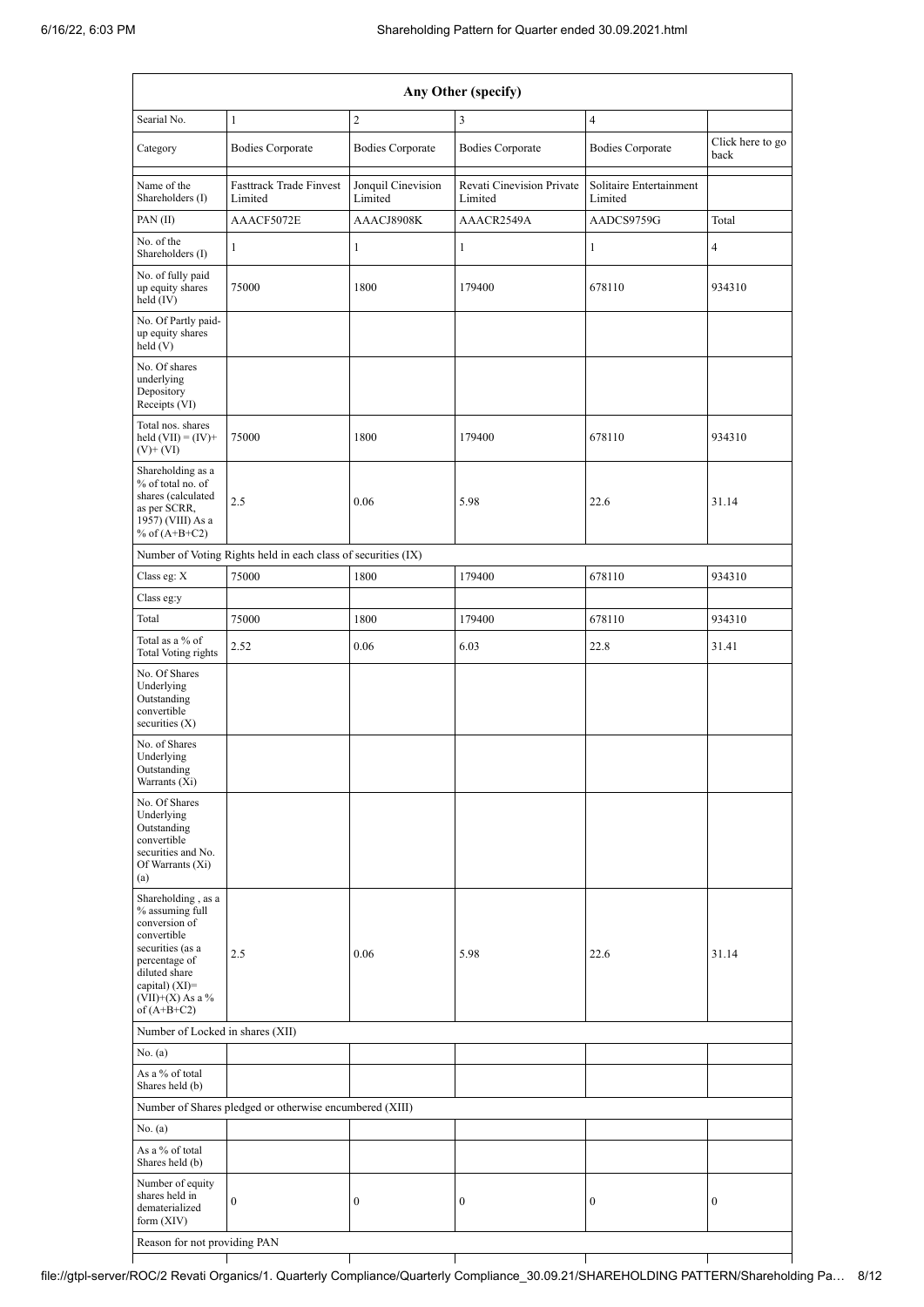| Reason for not<br>providing PAN |          |          |          |          |  |
|---------------------------------|----------|----------|----------|----------|--|
| Shareholder type                | Promoter | Promoter | Promoter | Promoter |  |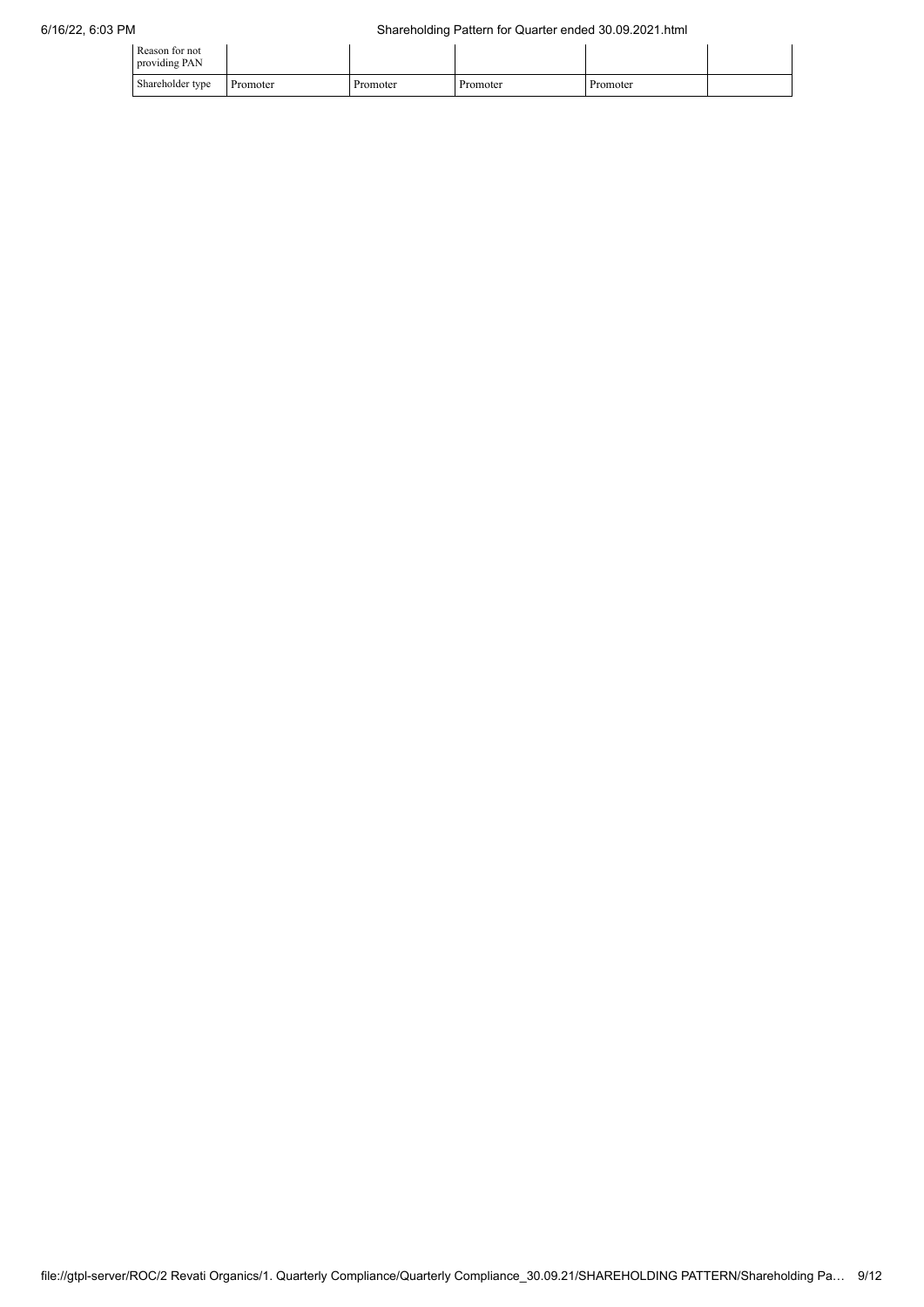$\mathsf{r}$ 

 $\overline{\phantom{0}}$ 

|                                                                                                                                                                                        | Individuals - ii. Individual shareholders holding nominal share capital in excess of Rs. 2 lakhs. |                        |                        |                       |  |  |  |  |  |  |  |
|----------------------------------------------------------------------------------------------------------------------------------------------------------------------------------------|---------------------------------------------------------------------------------------------------|------------------------|------------------------|-----------------------|--|--|--|--|--|--|--|
| Searial No.                                                                                                                                                                            | $\mathbf{1}$                                                                                      | $\sqrt{2}$             | 3                      |                       |  |  |  |  |  |  |  |
| Name of the<br>Shareholders (I)                                                                                                                                                        | Magan Bhagchand Melwani                                                                           | Suresh Tulsidas Bhatia | Suresh Khatri          | Click here to go back |  |  |  |  |  |  |  |
| PAN(II)                                                                                                                                                                                | ZZZZZ9999Z                                                                                        | ZZZZZ9999Z             | ZZZZZ9999Z             | Total                 |  |  |  |  |  |  |  |
| No. of fully paid<br>up equity shares<br>held $(IV)$                                                                                                                                   | 162800                                                                                            | 31400                  | 33900                  | 228100                |  |  |  |  |  |  |  |
| No. Of Partly paid-<br>up equity shares<br>held(V)                                                                                                                                     |                                                                                                   |                        |                        |                       |  |  |  |  |  |  |  |
| No. Of shares<br>underlying<br>Depository<br>Receipts (VI)                                                                                                                             |                                                                                                   |                        |                        |                       |  |  |  |  |  |  |  |
| Total nos. shares<br>held $(VII) = (IV) +$<br>$(V)$ + $(VI)$                                                                                                                           | 162800                                                                                            | 31400                  | 33900                  | 228100                |  |  |  |  |  |  |  |
| Shareholding as a<br>% of total no. of<br>shares (calculated<br>as per SCRR,<br>1957) (VIII) As a<br>% of $(A+B+C2)$                                                                   | 5.43                                                                                              | 1.05                   | 1.13                   | 7.6                   |  |  |  |  |  |  |  |
|                                                                                                                                                                                        | Number of Voting Rights held in each class of securities (IX)                                     |                        |                        |                       |  |  |  |  |  |  |  |
| Class eg: X                                                                                                                                                                            | 162800                                                                                            | 31400                  | 33900                  | 228100                |  |  |  |  |  |  |  |
| Class eg:y                                                                                                                                                                             |                                                                                                   |                        |                        |                       |  |  |  |  |  |  |  |
| Total                                                                                                                                                                                  | 162800                                                                                            | 31400                  | 33900                  | 228100                |  |  |  |  |  |  |  |
| Total as a % of<br>Total Voting rights                                                                                                                                                 | 5.47                                                                                              | 1.06                   | 1.14                   | 7.67                  |  |  |  |  |  |  |  |
| No. Of Shares<br>Underlying<br>Outstanding<br>convertible<br>securities (X)                                                                                                            |                                                                                                   |                        |                        |                       |  |  |  |  |  |  |  |
| No. of Shares<br>Underlying<br>Outstanding<br>Warrants (Xi)                                                                                                                            |                                                                                                   |                        |                        |                       |  |  |  |  |  |  |  |
| No. Of Shares<br>Underlying<br>Outstanding<br>convertible<br>securities and No.<br>Of Warrants (Xi)<br>(a)                                                                             |                                                                                                   |                        |                        |                       |  |  |  |  |  |  |  |
| Shareholding, as a<br>% assuming full<br>conversion of<br>convertible<br>securities (as a<br>percentage of<br>diluted share<br>capital) $(XI)=$<br>$(VII)+(X)$ As a %<br>of $(A+B+C2)$ | 5.43                                                                                              | 1.05                   | 1.13                   | 7.6                   |  |  |  |  |  |  |  |
| Number of Locked in shares (XII)                                                                                                                                                       |                                                                                                   |                        |                        |                       |  |  |  |  |  |  |  |
| No. (a)                                                                                                                                                                                |                                                                                                   |                        |                        |                       |  |  |  |  |  |  |  |
| As a % of total<br>Shares held (b)                                                                                                                                                     |                                                                                                   |                        |                        |                       |  |  |  |  |  |  |  |
| Number of equity<br>shares held in<br>dematerialized<br>form $(XIV)$                                                                                                                   | $\mathbf{0}$                                                                                      | $\boldsymbol{0}$       | $\boldsymbol{0}$       | 0                     |  |  |  |  |  |  |  |
| Reason for not providing PAN                                                                                                                                                           |                                                                                                   |                        |                        |                       |  |  |  |  |  |  |  |
| Reason for not<br>providing PAN                                                                                                                                                        | Textual Information(1)                                                                            | Textual Information(2) | Textual Information(3) |                       |  |  |  |  |  |  |  |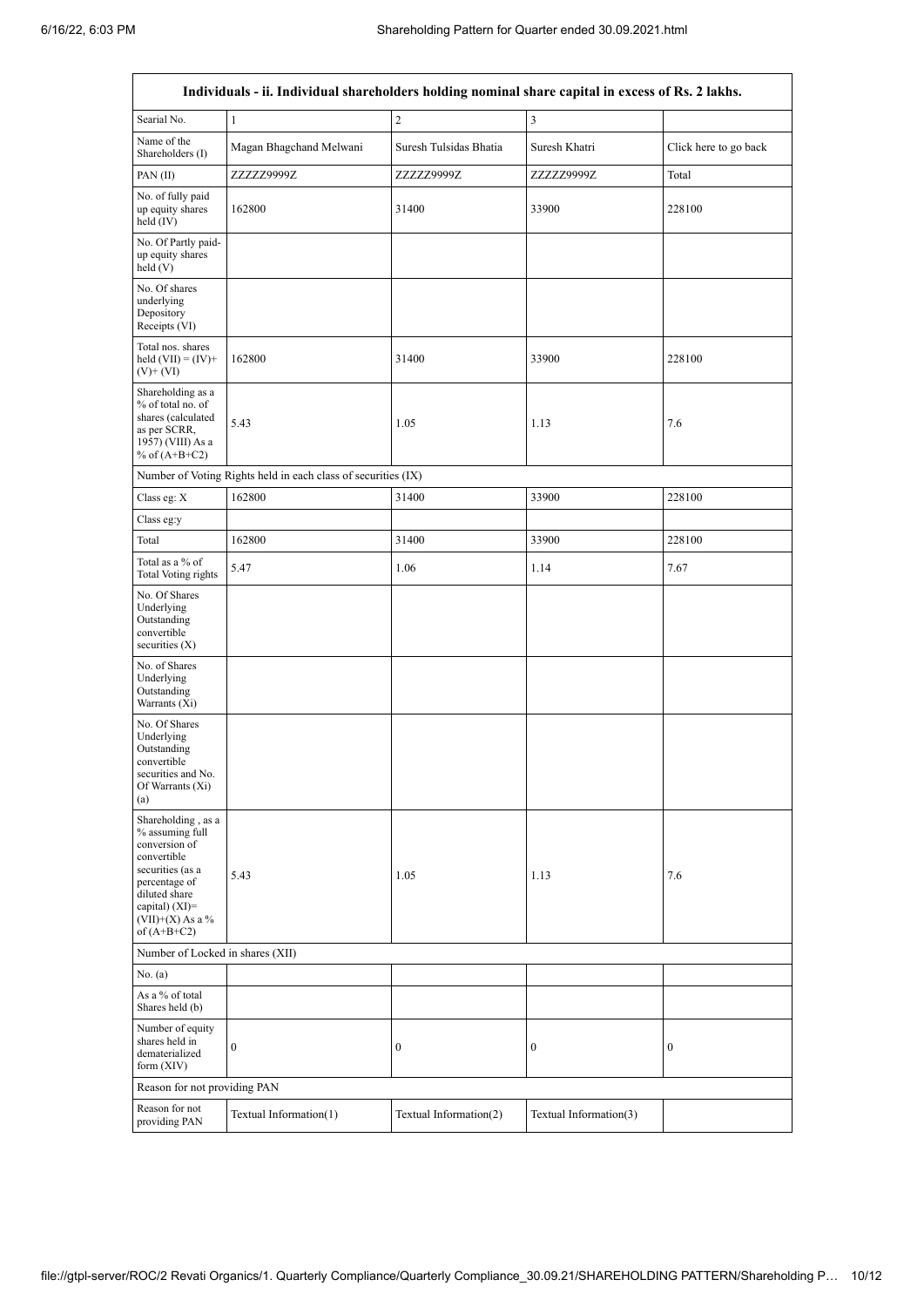| <b>Text Block</b>      |                                                              |  |  |  |  |  |  |  |
|------------------------|--------------------------------------------------------------|--|--|--|--|--|--|--|
| Textual Information(1) | The Company is in process of finding PAN of the Shareholder. |  |  |  |  |  |  |  |
| Textual Information(2) | The Company is in process of finding PAN of the Shareholder. |  |  |  |  |  |  |  |
| Textual Information(3) | The Company is in process of finding PAN of the Shareholder. |  |  |  |  |  |  |  |